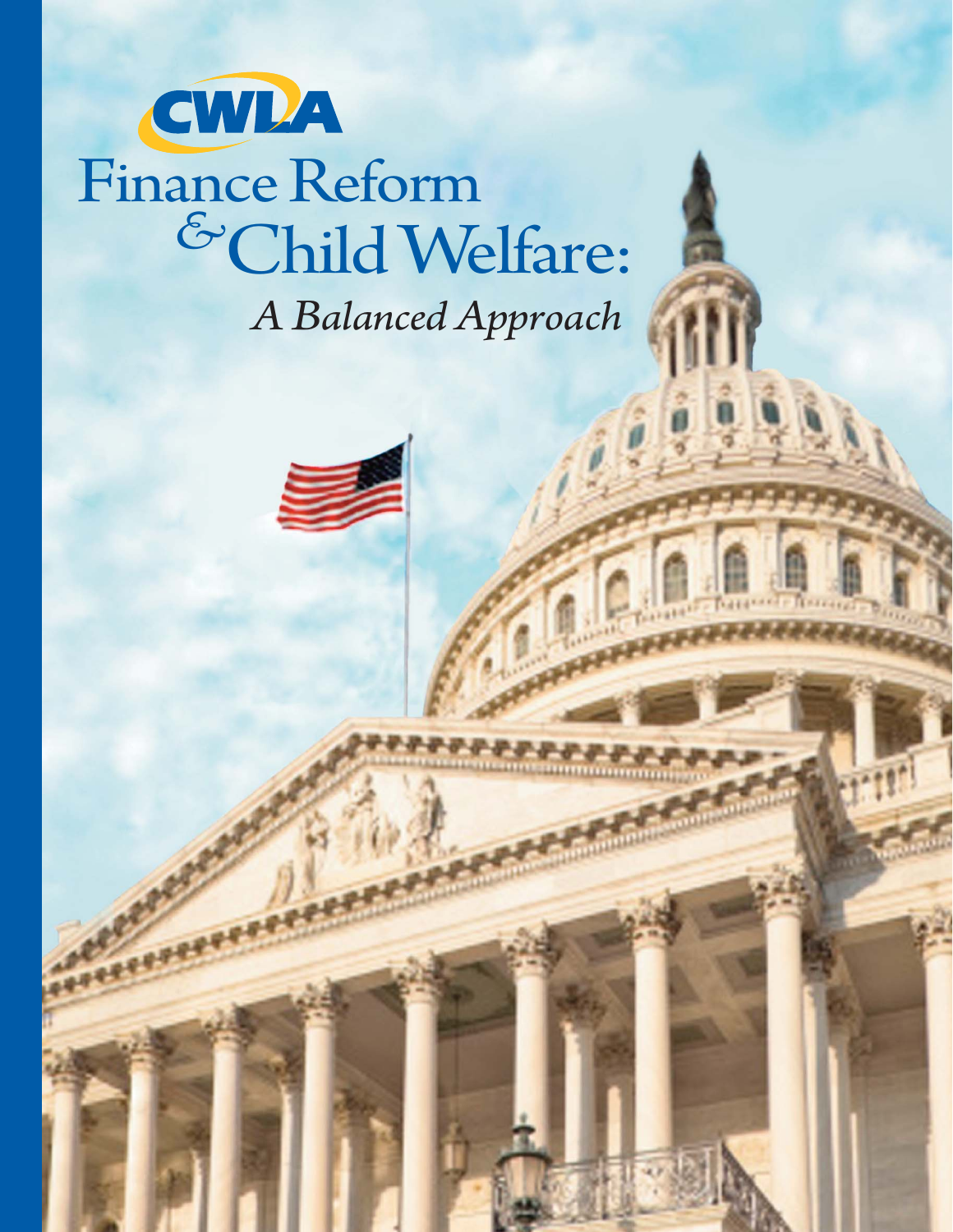Sistance for Needy<br>
Families (TANF) block grant created an eligi-<br>
bility link between the 1996 Aid to Families<br>
with Dependent Children (AFDC) program and Title Ince the 1996 Temporary Assistance for Needy Families (TANF) block grant created an eligibility link between the 1996 Aid to Families IV-E Foster Care funding, the child welfare field has been debating the need for a new system of finance that would ensure eligibility for all children in need while simultaneously spreading funding to address the full range of needed services. To achieve these ends, current legislative reforms have largely targeted funds currently available for foster care,

guardianship, adoption of children from foster care, and the limited array of services that are wrapped around those placement settings.

The need for a full array of services for all children has been a key focus for finance reform. CWLA's most recent set of standards, the *National Blueprint for Excellence in Child Welfare,* highlights a child's right to the services and supports they



need to be safe from abuse and neglect, accomplish key developmental tasks, and develop needed coping strategies and protective capacities so they can succeed and flourish. In this context, the child welfare service array ideally includes:

- <sup>n</sup> Community-based family support services and child abuse and neglect prevention programs including home visiting, parenting education, and mutual support and related services;
- <sup>n</sup> In-home supports and interventions that can strengthen parental capacity, reduce the risk of child maltreatment, and thereby prevent the placement of children in foster care and prepare the family to succeed when returning children to parental care and custody;
- Placement services designed to protect children only when they cannot remain at home safely;
- **Exercices** to give children a permanent family when reunification is not possible; and
- n Intervention and supports assuring the developmental, educational, health-based, and emotional well-being of every child, no matter what the placement and family circumstance.

While there is wide child welfare support for this array, legislative discussions of finance reform to achieve these ends have been driven by two broad but conflicting perspectives:

- 1.Funding must not be limited, and must provide everything needed; *or*
- 2.Funding must be budget neutral and provide an ability to flexibly spend what is already available.

The assumption associated with these two opposing views is that federal funding streams are the principal, if not sole, force driving the use

of out-of-home care,<sup>1</sup> and that by changing the structure of these funding streams, we change the use of placement and outcomes for children.

Behind these two frameworks there appears to be an oversimplified application of the principle that, whenever possible, children should live in the most familylike setting and that a one-dimensional focus on placement type serves as the driver of outcomes for children and families. In the current conversation, it seems that a specific placement type leads to good or bad results regardless of the needs and specific circumstances of the child and family—or the services and supports that may or may not surround that placement.

<sup>&</sup>lt;sup>1</sup> In this paper, the terms "out-of-home care" and "foster care" are used interchange*ably to denote the full array of child welfare placement services reimbursable under Title IV-E, including kinship care, family foster care, therapeutic foster care, and residential care. The term "family foster care" is specifically used to denote the placement of children in care and custody in an approved family setting.*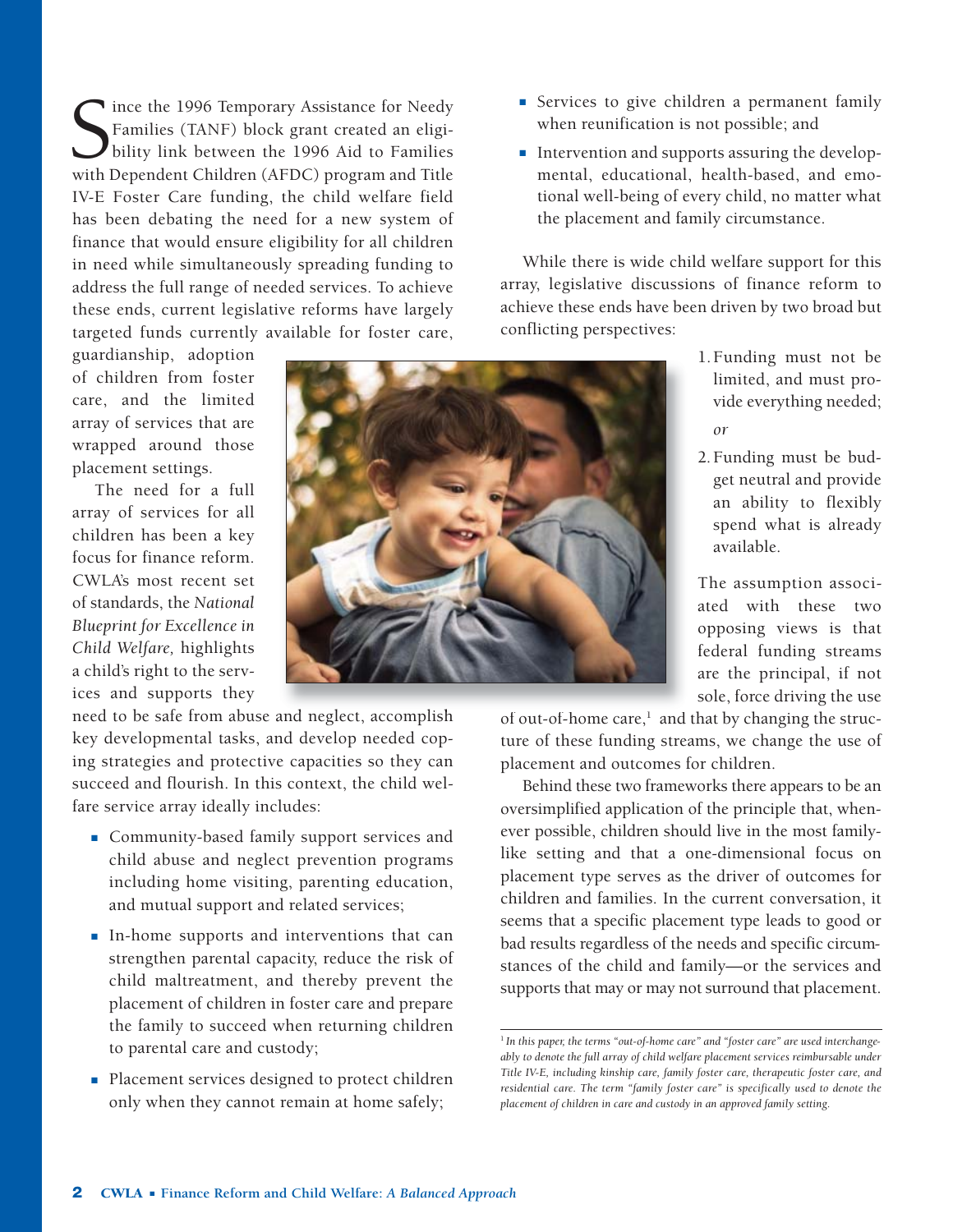CWLA believes that there is a more complex picture that is influenced by state and local political will; federal, state, and private resources; leadership; economic conditions; societal circumstances and case-level challenges. As a result, changes in federal funding streams to favor one placement over another will not automatically lead to improvement for all children in all 50 states. In effect, we are saying that a single approach to systemic change may guide practice, but one size cannot fit all. Likewise, a finance reform proposal should not be measured in terms of how it is implemented by the most innovative and committed states but by how it will be implemented in states that lack commitment and/or resources.

In some states, and when combined with other improvements, such reforms will influence practice for the better. In other states, reform may mean a shift in spending and systemic measures of change, but may not lead to improvements in the safety and well-being of children and the stability of families. Policies and resources can readily lead to changes in placement utilization, but if services and other supports do not follow, child welfare will fail to achieve its goals, as has been the case in some reforms both within and outside of the child welfare field. Any and all placements with birth families, kin families, foster families, adoptive families, or in group residential facilities require the necessary support and treatment to achieve child well-being.

Ultimately, children are not placed into foster care simply because the federal government funds some foster care placements under Title IV-E. If that were true, all children in foster care would be covered by federal funding because states would implement a policy that only placed children eligible for federal funding into foster care. Instead, what we see is that less than half of the foster care placements are covered by federal funds, and that coverage varies widely across the 50 states without regard to geography, size, or economic makeup. Nor do all children stay in placement merely because the federal government provides Title IV-E foster care funds. Annually, 51% of children return home, 15% are placed with guardians and relatives, and 21% are adopted and do not return to care.

## HOW WE CAN WORK TOWARD A BALANCED FINANCE REFORM PROPOSAL

A finance reform proposal must recognize that child welfare needs to address a full array of services that can assist the full spectrum of child and family needs across diverse populations including tribal communities. That is because no family and no child can be forced to fit into a single model of services, and, in fact, different families will likely use different services at different times and in different measures. That means *we need to be far more aggressive in preventing child maltreatment when possible, work diligently to strengthen families that are fragile, and find new permanent families as soon as is necessary.* 

#### 1. Strengthen Title IV-B Prevention Intervention and Support Services

First and foremost any serious attempt to reduce foster care placements, enhance permanency and ultimately reduce the number of youth aging out of foster care, must start at the front end with strong community-based initiatives. We can and must take steps to strengthen Title IV-B prevention, intervention and support services. Any reform proposal dealing with the IV-B programs and other key funding sources such as the Social Services Block Grant cannot undercut funding to vital services including child protective services.

#### 2. Extend Home Visitation and Expand Pre-K Programs Including Early Head Start

It is critical that we strengthen and increase those services that can prevent child maltreatment. Two steps that Congress can take, and that all advocates must speak out in support of, are (1) an extension of home visiting services and (2) an expansion of Pre-K programs. CWLA is grateful to Congress for extending home visiting programs for an additional year; now, we ask Congress to extend these programs for the next decade.

The Maternal, Infant, Early Childhood Home Visiting Program (MIECHV) has been a bipartisan effort. Pre-K programs have also received bipartisan support at the state level, and now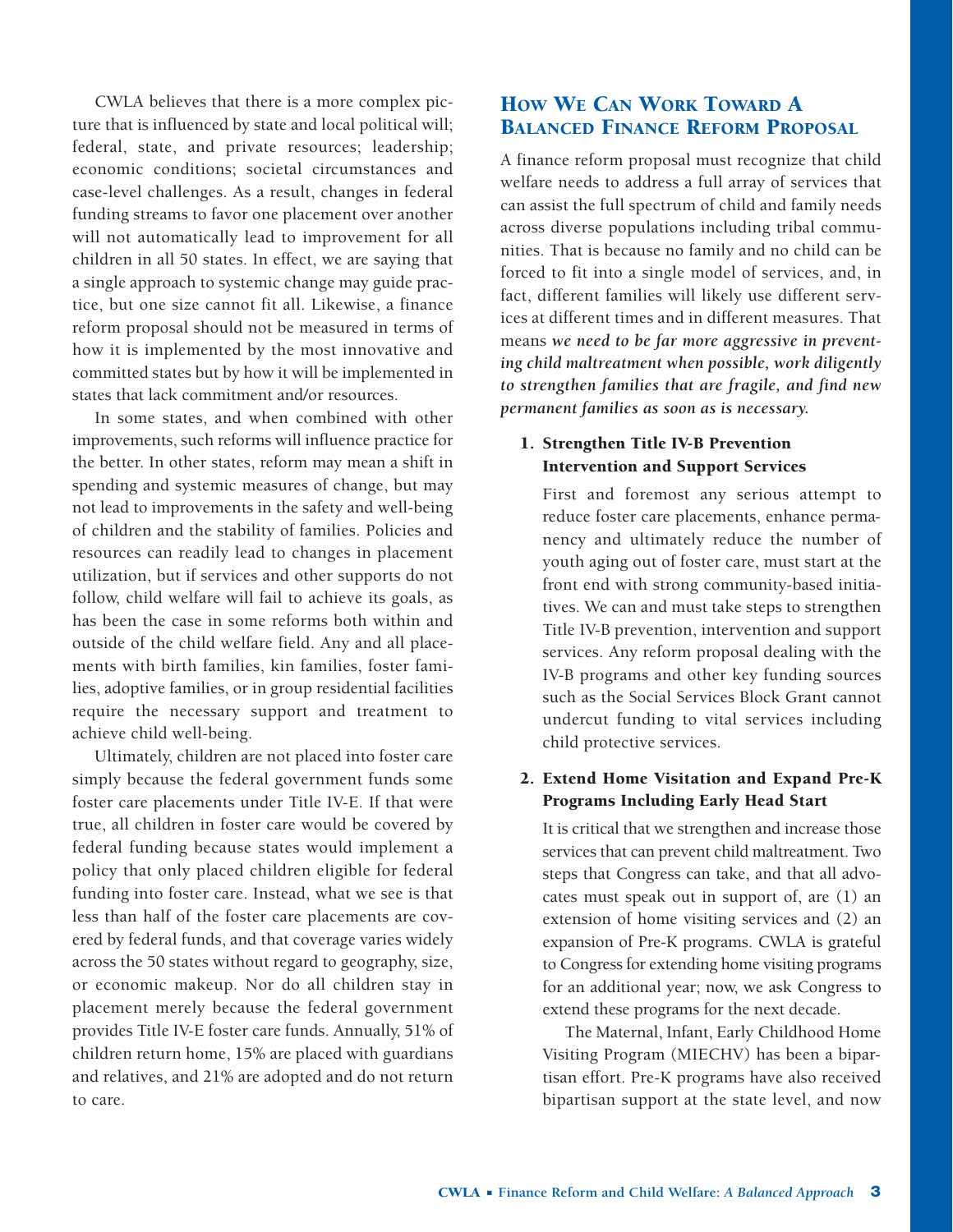need the same commitment at the national level. The extension of Pre-K programs, including Early Head Start, provides an important intervention to support families and promote healthy child development. Support for these programs would acknowledge the reality that if we are to reduce the need for foster care placement, we will have to address some of the underlying drivers of child maltreatment that may ultimately be related to finances, housing, inadequate nutrition, and lack of access to needed social services.

#### 3. Strengthen Wrap Around Services

If a child is removed from their family, we need to build parental capacity and reunify that family by providing trauma-informed services and trauma-focused therapeutic intervention for the parent/caregivers and for the child. In other cases, a child will be able to maintain that parent-child relationship through placement with a kinship caregiver. In some cases, that child will be best served by finding a new family for adoption. In all cases, the appropriate services must be wrapped around the child and family, including birth families, kinship caregivers, and adoptive families.

To accomplish this, we must better distinguish between a child's placement setting and the array of services needed by children in care, regardless of their placement location. In addition, as in all service systems, there are some types of services that are needed for a specific period of time—such as community-based mental health services, treatment foster care, and residential treatment—in order to make it more likely for certain children to heal from the trauma they have experienced and advance, ultimately, to the best family-based placement.

#### 4. Supports for Kinship Care

We must also strengthen alternatives to foster care, not the least being kinship care placements that are strong and supported. This means going beyond simply placing children with kin but making sure these families are supported. While there is an important role for the least intrusive TANF-funded kin placements, we must also guard against use of these placements as a way to supplant Title IV-E kinship placements that also provide kin caregivers with needed child welfare supports.

#### 5. Coordinated Trauma Treatment Across the Spectrum of Need

Many children receiving a child welfare service are likely to suffer from chronic or posttraumatic stress as a result of child abuse and neglect and/or as consequence of daily life in communities struggling with violence, instability, substance abuse, and, for tribal communities, historical trauma. For these children, regardless of their placement setting, an appropriate level of therapeutic supports must be available to mitigate long-term harm, promote healing, and nurture future success. A key component of any child welfare finance reform is building stronger links and greater coordination between child welfare systems and other key services, including an array of mental health services like child and family treatment inhome, center based intervention, therapeutic foster care, crisis stabilization services, residential treatment, and psychiatric hospitalization. This means that any reform requires a stronger link and coordination between the child welfare and health care systems especially Medicaid.

All of these services and reforms cannot be accomplished in one piece of legislation or restructuring. Still, we can and should move forward as we learn more and perfect what we know works. Let us begin (in reality, continue) a process that changes the child welfare system in the most effective way possible. Let us be willing to make reasonable investments that reject the theory that we have all that is needed or that we can find unlimited funding to do all we could dream of doing.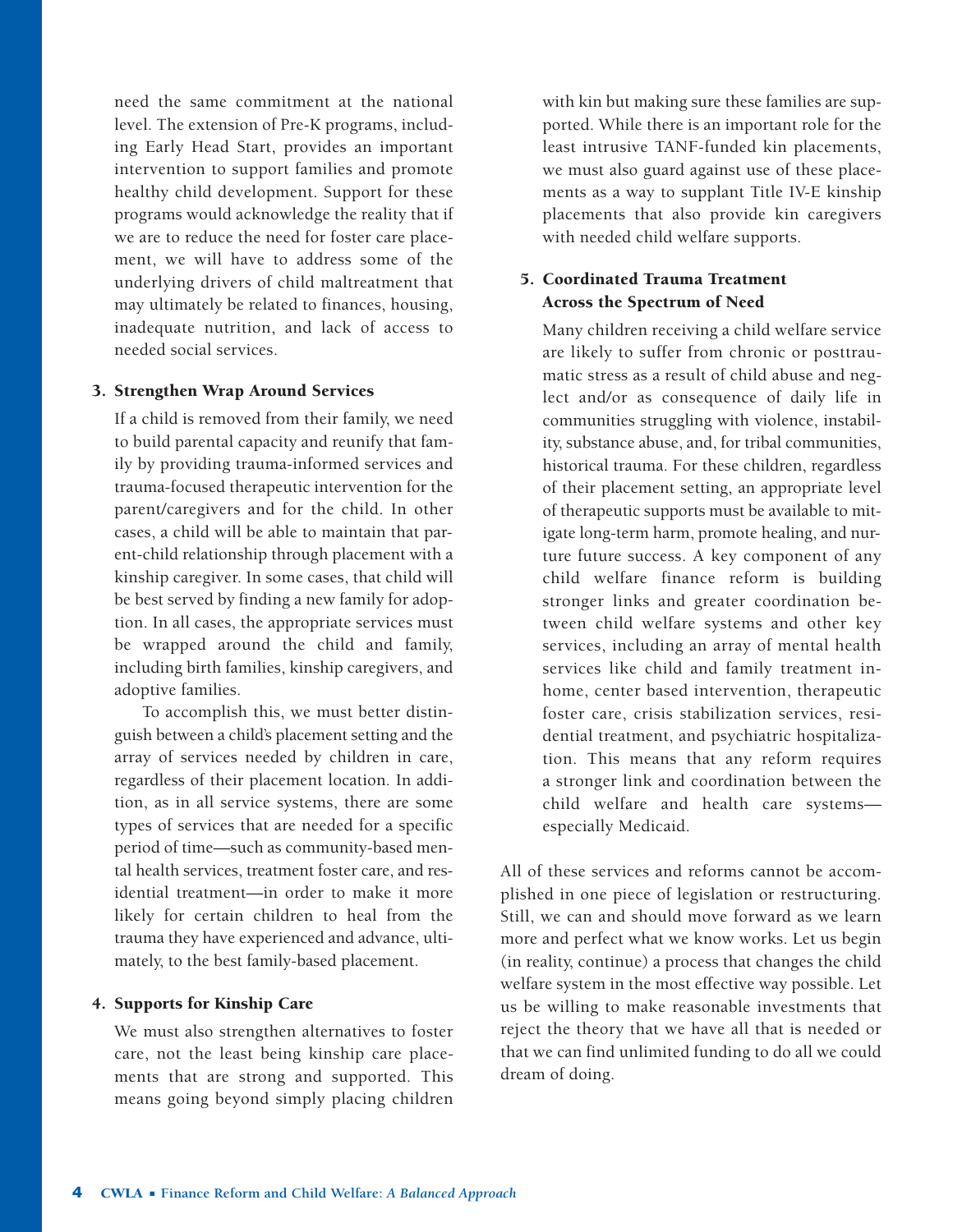## CONSIDERATION OF CURRENT FINANCE PRINCIPLES FOR TITLE **IV-E REFORM**

## *A Practical Approach vs. Budget Neutral Proposals*

Some reform proposals are "budget neutral," meaning that under the Congressional Budget Office (CBO) formula, the proposed changes will not increase federal spending. These proposals are based on two considerations: Either the current budget debate in

Washington will prevent any additional spending, or more funding is not needed because current funding is adequate and merely needs to be spent in a different way, resulting in better outcomes.

While there are numerous efforts to strengthen services, no one can examine the current child welfare system and point to an array of child welfare services in any one state that is addressing all or even close to all that is needed. There are instances in some states that have been acknowledged for their accomplishments and highlighted as a model of practice, only to later find that they face practice, program, resource,

and operational concerns that may result in significant problems in achieving safety and wellbeing for children. This fluctuation in capacity and responsiveness reflects the complexity of actually achieving and maintaining positive progress in child welfare reform.

*CWLA proposes that reform proposals be framed using a more practical approach.* We should not pretend that funding is adequate and should consider what it would take to assure all parts of a true system of care are in place. Concurrently, we must recognize that even in the best of budget times, child welfare services will be in competition for limited human service funding and there is not yet the political will to invest significantly more into these services.

*We do not propose a new, open-ended entitlement, but we know more is needed to effectively prevent child maltreatment and reduce the need for foster care placements.* We must also recognize the need for post-placement supports for children and caregivers when foster care placements are required; especially if we are seeking to successfully reduce residential placements. Postpermanence services must be available for children and families in reunification, kinship care, adoption, and transition to adulthood.



If a more comprehensive reform cannot be adopted in one legislative vehicle, then it should not be seen as a negative if we have to enact improvements in stages and over several years as we realize results. At the same time, we need to prevent current funding from eroding either through IV-E eligibility or annual cuts to wrap-around funding resources or caps on entitlements. To repeat an old cliché, "don't make the perfect the enemy of the good"—that is, do not stop meaningful incremental reform just to wait for a grand bargain of reform. We suggest the following ideas and emphasize that all meas-

ures need to assure equal access and expansions to tribal communities and tribal child welfare plans.

#### *Time Limits on Placements*

We recognize that proposals that recommend time limits on certain services are based on two elements: the desire to limit the amount of time a child spends in foster care and the need to save federal funding to invest in alternate services and placements. No one would disagree with the desire and goal to make sure no child spends a day more than required in foster care. The concern here is that such restrictions may not change practice in those states that need it, but will merely sap resources from the state's child welfare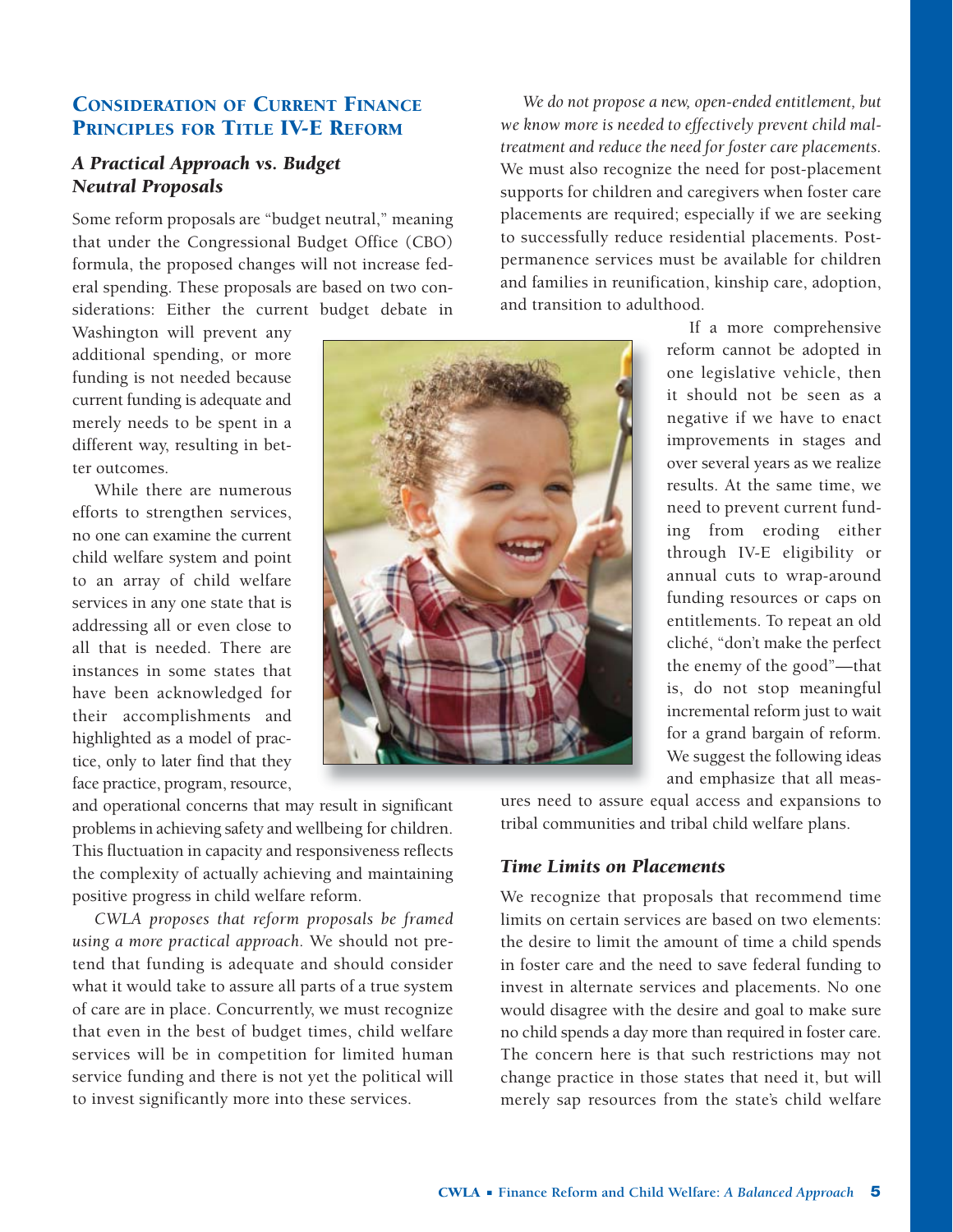system. In some states this could mean reductions in child welfare funding, which could undercut support in vital areas such as staffing, foster parent and adoptive family recruitment, and state-funded services to address the unmet needs of infants, and young children. It could also negatively affect older youth who may require specialized and targeted services to help them achieve permanence, manage issues related to their sexual orientation or gender identity; tackle substance use/abuse concerns; or address youths' vulnerability to/experience with trafficking, sexual assault, or other forms of victimization.

## *Flexible Block Grants*

The easiest way to preserve (actually freeze) current federal funding and to expand the ability of states to spend on a range of child welfare services is to employ the block grant. No doubt some

state child welfare administrators, if given a block grant today of current foster care funding, would have a very clear agenda for how they would change current spending allocations. In the first year or two years, it is likely that some states would make progress in the most visible systemic measure: the number of foster care placements.

The problem isn't in year one or two, or even five years into the future but as key Washington architects leave

the political scene, state child welfare administrators turnover, and state and local budget shifts create new demands for this flexible funding. As time passes, block grants are eroded by inflation, as funding is set at the point of enactment. Almost universally, block grants are never increased. In fact, they are often cut, as has been the experience with both TANF and the Social Services Block Grant (SSBG). The reality of inflation—even if low—and potentially the changes in population needs and growth will undoubtedly reduce the value of a block grant. In addition, it becomes harder to document how block grant funds are spent because states can spend dollars on an ever-evolving menu of spending options. As a result, spending is no longer linked to a child, a family, or a population; future legislators will leverage this lack of specific data linked to outcomes to justify reductions—or in the case of SSBG, total elimination.

Several past surveys of state child welfare financing conducted by the Urban Institute and Child Trends have demonstrated that when a state has increased flexibility in child welfare spending through flexible block grants, including the TANF and SSBG block grants, there is not a correlation to decreased foster care placements. In fact, at least some states that have the most flexibility due to the use of TANF funds have experienced significant increases in foster care placements. One state that has drawn more than 40% of its child welfare funding from that flexible block grant has experienced significant increases in foster care placements. Similarly, some other

> states that draw more than a third of their federal funds for child welfare services by relying on TANF have also experienced increases in foster care placements over time.

> In another state, the flexible use of foster care funding through a statewide waiver has led to claims that the new flexibility has resulted in significant caseload reductions in foster care and better services to families. The foster care funding that was freed up represents only 29% of total

federal funding with the TANF and SSBG block grants making up more than 49% of the total federal child welfare spending. Over this period, foster care placements did fall by approximately 33%, with caseloads decreasing from 21,000 in 2006 to 14,000 in 2010. However in the six years before the waiver, foster care placements dropped from 36,000 in 2000 to 21,000, approximately a 41% drop. Perhaps most importantly, it should not go unnoted that, in this instance, the state's foster care numbers decreased from 36,000 in 2000 to 14,000 over ten years while the state increased state and federal

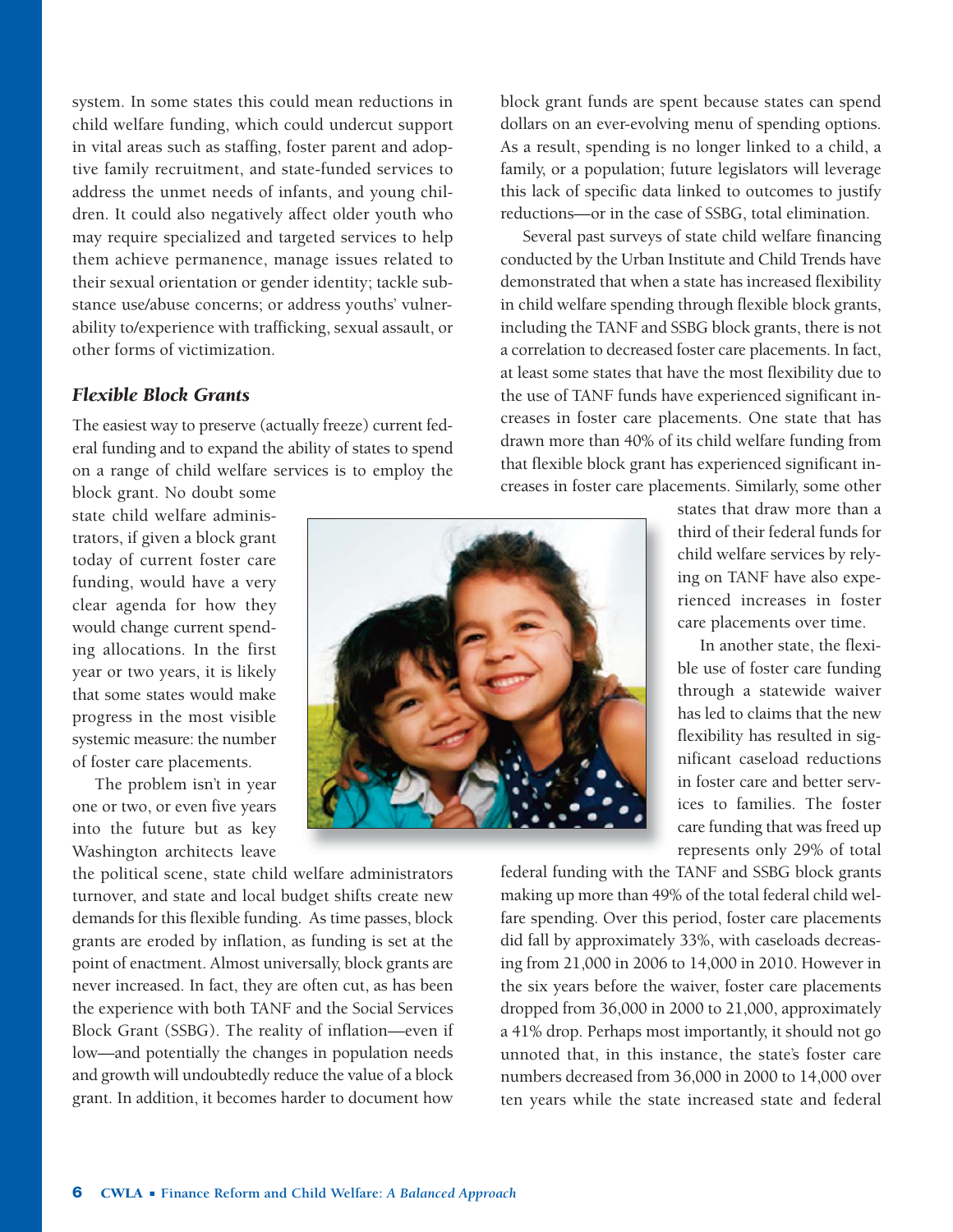funding from \$691 million in 2000 to \$1.17 billion in 2010. This represents a significant investment into child welfare services over that same period of time. If indeed those foster care declines are matched by improved outcomes for children in other areas (child placements, number of children aging out, maltreatment and child fatalities), perhaps the lesson here for national policy is to examine the need for greater funding. At the same time, we cannot ignore recent reports that services and protections have been lacking and that the worst possible outcome, an increase in child deaths, has been the result in some instances.

#### *The Role of Residential Care*

Much has been discussed in regard to the use of residential care for children in foster care. *The CWLA* National Blueprint *continues to affirm that all children have a right to nurturing and loving families and the family supports necessary to meet their need for safety, stability, and healthy development. Children also require culturally appropriate and effective assessment and treatment for traumatic stress and associated mental health symptoms. Appropriate residential care is an important* part of the continuum of care for those children in foster care, and for children in other placements (including adoption or kin placements) where other interventions are not appropriate to the child's needs.

We do not believe that national limitations or restrictions will drive best practice. We also do not believe that every placement and length of stay in residential care is appropriate. For instance, there can be general agreement that residential placement for infants and toddlers is not appropriate. Still, it must be recognized that in some extreme cases, in which children as young as three may display self-destructive or dangerous behaviors, require highly intensive interventions. (See "World of Grief and Doubt after an Adoptee's Death, The New York Times, August 31, 2013).<sup>2</sup>

We believe that any restrictions and investments in residential care should be driven by evidence-based therapies, practices, and research. In addition, if a foster child remains in residential care not because their treatment is incomplete but because an appropriate setting in the community does not exist, then that is a problem we need to address separate from any time

limit issues. The fundamental challenge is then how to build the community based systems of therapeutic care needed to support children's who are returned home or placed in foster or kinship care. This will include a greater effort to recruit and provide traumainformed preparation and support to appropriate biological/kinship families, foster care families, and families for adoption. Any reform proposal should not assume that national caps or restrictions on the use of residential care will drive new policy if a state is not willing or able to invest in front-end interventions to decrease the number of children entering a residential facility, the challenging task of greater foster family and adoptive family recruitment, and the post-placement supports that must be available to stabilize children in these settings.

In addition, we need to examine Medicaid strategies to expand community-based waivers that can better extend services for children in foster care.

# PRACTICAL OPTIONS TO ADVANCE **REFORM IN CHILD WELFARE SERVICES**

**This section is intended to offer a number of options that can be enacted either individually or in some combination, all with the goal of moving reform forward.**

#### *OPTIONS for Title IV-E Changes*

## Title IV- Eligibility

Move the debate forward by changing the link between AFDC eligibility and Title IV-E Foster Care and Guardianship. Too much of the current debate is driven solely by the argument that if we do not act now, we will lose federal funds in the future. This forces some to argue for block grants and other similar proposals. Alter the current eligibility in ways that will stop the erosion—at least in the interim. This will allow us to move past the gridlock created by the de-link to address other areas of concern. Possible options that could be enacted, in part or in combination for the short term, to prevent the loss of funds include:

<sup>2</sup>*This article highlights the story of a young couple dealing with their newly adopted three-year-old Russian child who displays severe behavioral problems including recurring self-injury.*